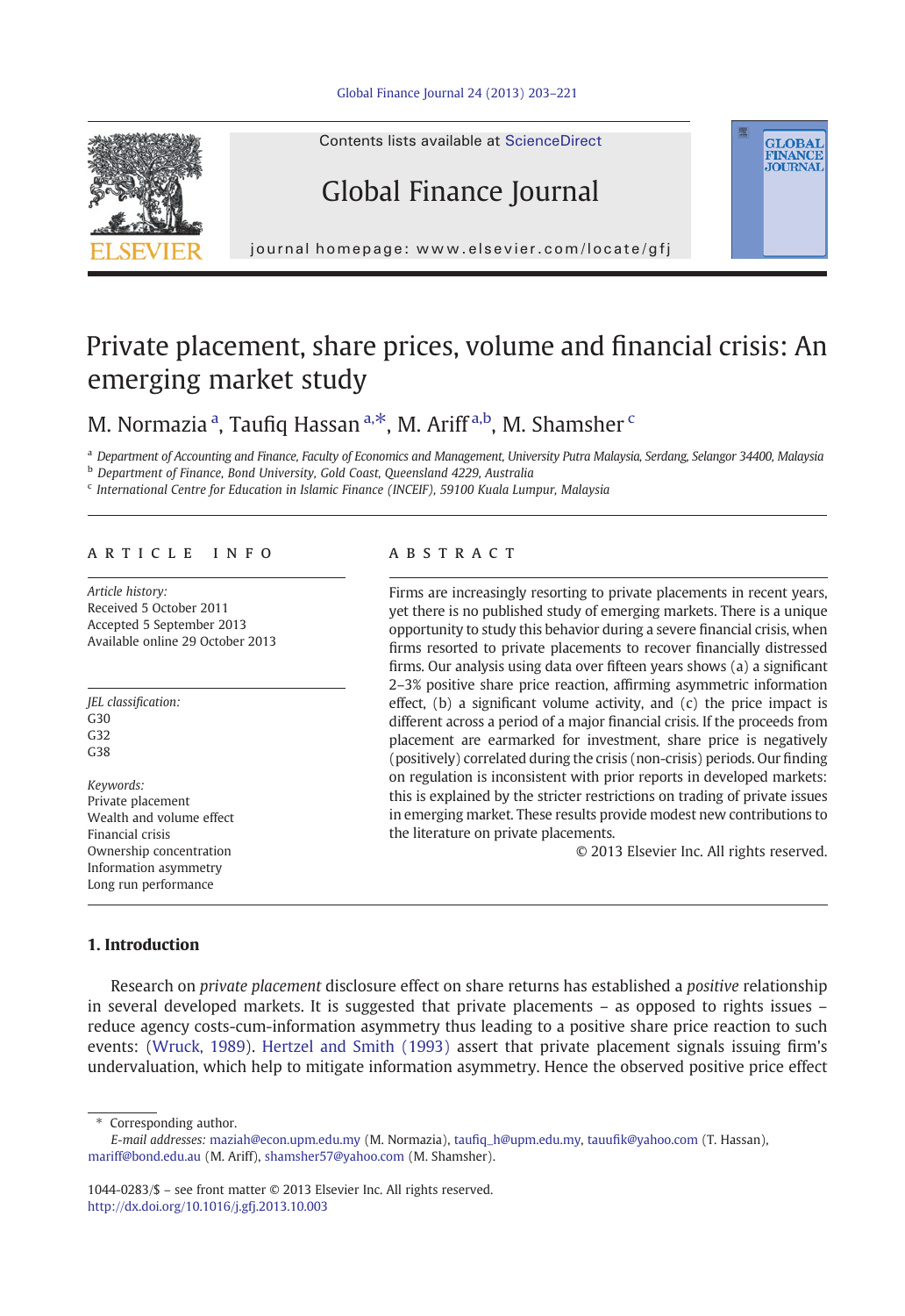has become entrenched in studies using data from developed markets. Should share price behavior to private placements in emerging markets be identical to that in developed markets? Prior studies show that in most emerging markets, a positive price effect to rights issues has been observed, which is contrary to the well-known negative effect explained as due to an overvaluation of shares associated with rights issues.<sup>1</sup>

Next, should unique regulation in emerging markets on share trading by private equity providers distort share return behavior? Should share returns behave the same way during a severe financial crisis period, when private equity providers acted more as white knights to troubled firms, hence helping to reduce the cost of financial distress of firms?

Emerging markets selected for this study already had high share ownership concentration, so should Wruck's hypothesis be tested in such a concentrated share market? Individual Malaysian investors, who provided private placement funds, also increased an already high ownership concentration. These are issues that could be addressed by examining private placements in the emerging market of Malaysia. In short, should private placement effect be the same as in the developed markets; are there new research issues pertinent to emerging markets?

There is a specific rule in Malaysia that requires that parties buying private placements cannot trade their shares for up to three years from the date of purchase. This unique rule is likely to increase the behavior predicted by [Wruck \(1989\)](#page--1-0) on information asymmetry given ownership concentration increases. During the Asian Financial Crisis of 1997/8, private placements were used as a means to rescue firms with financial distress: should share price effect be opposite to the effect in normal market condition?

The rest of the paper is organized as follows: Section 2 reviews selected relevant literature. The data set, test models, and hypotheses are explained in [Section 3](#page--1-0) while in [Section 4](#page--1-0) the reader is presented the findings. [Section 5](#page--1-0) concludes the paper. The findings reported in this paper extend our understanding of the price behavior of emerging markets by providing new results on some unanswered questions.

## 2. Private placement literature and institutional differences

### 2.1. Brief overview

Research on stock price reactions to private placement announcements has shifted in recent years to long-run behavior: see [Billet, Flannery, and Gar](#page--1-0)finkel (2011); [Anderson, Rose, and Cahan \(2006\);](#page--1-0) see also [Anderson et al. \(2006\)](#page--1-0) for a test of private issue effect on share price. These studies also used data from developed capital markets. The original question of how stock prices in emerging markets behave is seldom researched despite some interesting research questions, we have shown, that could be addressed. A quick review of results from few selected private placement studies is summarized in [Table 1.](#page--1-0) These studies suggest a significant positive cumulative abnormal return (CAR) to private placements.

The largest gain of about 3–8% during different test windows is found in Australia, where private placement as a dominant form of fund-raising accounts for 66% of equity funds raised during a recent ten-year period. The UK and the US also recorded significant but smaller CARs while New Zealand reported very small gain as is also reported for Hong Kong. [Barclay, Holderness, and Sheehan \(2009\)](#page--1-0) find that private investors in the US are usually not active after private placement is made (perhaps due to some rules). [Wu and Wang](#page--1-0) [\(2005\)](#page--1-0) also find that private placements in Hong Kong do not appear to improve monitoring.

Judged against these facts and the fact that there are some 75 emerging markets, should the stock price reactions be the same as in developed market studies? Private placement as a source of funding has taken prominence during and since the Asian Financial Crisis of 1997: [Ariff and Khalid \(2005\).](#page--1-0) Private placement raised 58% of funds in 2008 compared to just 1% in 1994 in Malaysia. Another aspect worthy of investigation is the traded volume behavior around private placements as to whether it supports an increased trading

 $<sup>1</sup>$  For just a selection of most cited papers on the positive price effect to rights issues, see [Miller and Rock \(1985\),](#page--1-0) [Myers and Majluf](#page--1-0)</sup> [\(1984\)](#page--1-0), [Smith \(1977\),](#page--1-0) [Asquith and Mullins \(1986\).](#page--1-0) Against this there is also evidence that the share prices react positively in emerging markets and some developed markets as reported in [Arsiraphongphisit and Ariff \(2008\)](#page--1-0) for Australia; [Wu and Wang](#page--1-0) [\(2005\)](#page--1-0) for Hong Kong; [Anderson et al. \(2006\)](#page--1-0) for New Zealand; and, for the US, [Hertzel and Smith \(1993\),](#page--1-0) [Wruck \(1989\),](#page--1-0) [Lee and](#page--1-0) [Kocher \(2001\)](#page--1-0). Therefore, should share price reaction to private placements be the same as in developed markets it requires a further exploration.